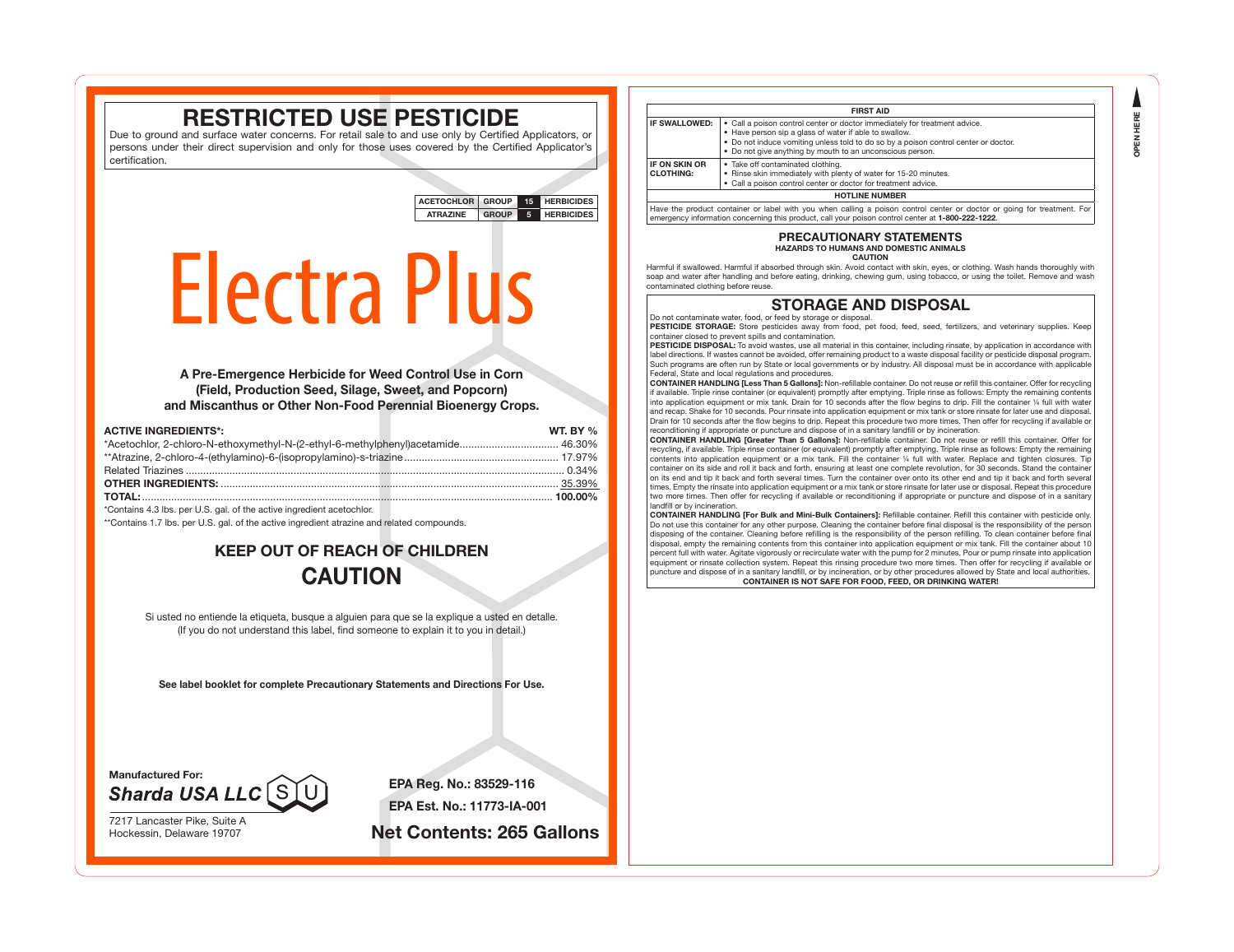**FIRST AID IF SWALLOWED:**  $\cdot$  Call a poison control center or doctor immediately for treatment advice. • Have person sip a glass of water if able to swallow. • Do not induce vomiting unless told to do so by a poison control center or doctor. • Do not give anything by mouth to an unconscious person. **IF ON SKIN OR CLOTHING:** • Take off contaminated clothing. • Rinse skin immediately with plenty of water for 15-20 minutes. • Call a poison control center or doctor for treatment advice. **HOTLINE NUMBER**

Have the product container or label with you when calling a poison control center or doctor or going for treatment. For emergency information concerning this product, call your poison control center at **1-800-222-1222**.

## **PRECAUTIONARY STATEMENTS HAZARDS TO HUMANS AND DOMESTIC ANIMALS**

**CAUTION**

Harmful if swallowed. Harmful if absorbed through skin. Avoid contact with skin, eyes, or clothing. Wash hands thoroughly with soap and water after handling and before eating, drinking, chewing gum, using tobacco, or using the toilet. Remove and wash contaminated clothing before reuse.

#### **PERSONAL PROTECTIVE EQUIPMENT (PPE)**

# **Mixers, loaders, applicators and other handlers must wear:**

- Long-sleeved shirt and long pants
- Chemical-resistant gloves made of barrier laminate, butyl rubber ≥14 mils, nitrile rubber ≥14 mils, neoprene rubber ≥14 mils, polyvinyl chloride (PVC) ≥14 mils, or Viton® ≥14 mils
- Shoes and socks
- Chemical-resistant apron when mixing/loading, cleaning up spills, or cleaning equipment, or otherwise exposed to the concentrate. See **ENGINEERING CONTROL STATEMENT** for additional requirements.

Follow manufacturer's instructions for cleaning/maintaining PPE. If no such instructions for washables exist, use detergent and hot water. Keep and wash PPE separately from other laundry. Discard clothing or other absorbent materials that have been drenched or heavily contaminated with the product's concentrate. Do not reuse them.

#### **ENGINEERING CONTROL STATEMENT**

When applicators use enclosed cabs in a manner that meets the requirements listed in the Worker Protection Standard (WPS) for agricultural pesticides [40 CFR 170.240 (d)(5)], the handler PPE requirements may be reduced or modified as specified in the WPS.

**IMPORTANT:** When reduced PPE is worn because an enclosed system is being used, handlers must be provided all PPE specified above for "**applicators and other handlers**" and have such PPE immediately available for use in an emergency, such as a spill or equipment breakdown.

#### **USER SAFETY RECOMMENDATIONS**

#### **Users should:**

- Wash hands thoroughly after handling and before eating, drinking, chewing gum, using tobacco, or using the toilet.
- Remove clothing/PPE immediately if pesticide gets inside. Then wash thoroughly and put on clean clothing. • Remove PPE immediately after handling this product. Wash the outside of gloves before removing. As soon as possible,
- wash thoroughly and change into clean clothing.

## **ENVIRONMENTAL HAZARDS**

This product is toxic to fish and aquatic invertebrates. Do not apply directly to water, or to areas where surface water is present or to intertidal areas below the mean high water mark. Do not apply when weather conditions favor drift from treated areas. Runoff and drift from treated areas may be hazardous to aquatic organisms in neighboring areas. Do not contaminate water when disposing of equipment washwaters.

Atrazine can travel (seep or leach) through soil and can enter groundwater which may be used as drinking water. Atrazine has been found in groundwater. Users are advised not to apply atrazine to sand and loamy sand soils where the water table (groundwater) is close to the surface and where these soils are very permeable, i.e., well drained. Your local agricultural agencies can provide further information on the type of soil in your area and the location of groundwater.

Groundwater contamination may be reduced by diking and flooring of permanent liquid bulk storage sites with an impermeable material.

This chemical demonstrates the properties and characteristics associated with chemicals detected in groundwater. The use of this chemical in areas where soils are permeable, particularly where the groundwater is shallow, may result in groundwater contamination. Acetochlor has properties that may result in surface water contamination via dissolved runoff and runoff erosion. Practices should be followed to minimize the potential for dissolved runoff and/or runoff erosion.

# **DIRECTIONS FOR USE**

It is a violation of Federal law to use this product in a manner inconsistent with its labeling.

Do not apply this product in a way that will contact workers or other persons, either directly or through drift. Only protected handlers may be in the area during application. For any requirements specific to your State or Tribe, consult the agency responsible for pesticide regulation.

ANY USE OF THIS PRODUCT IN AN AREA WHERE USE IS PROHIBITED IS A VIOLATION OF FEDERAL LAW. Before using this product, you must consult the Atrazine Watershed Information Center (AWIC) to determine whether the use of this product is prohibited in your watershed. AWIC can be accessed through www.atrazine-watershed.info or 1-866-365-3014. If use of this product is prohibited in your watershed, you may return this product to your point of purchase or contact Sharda USA LLC for a refund.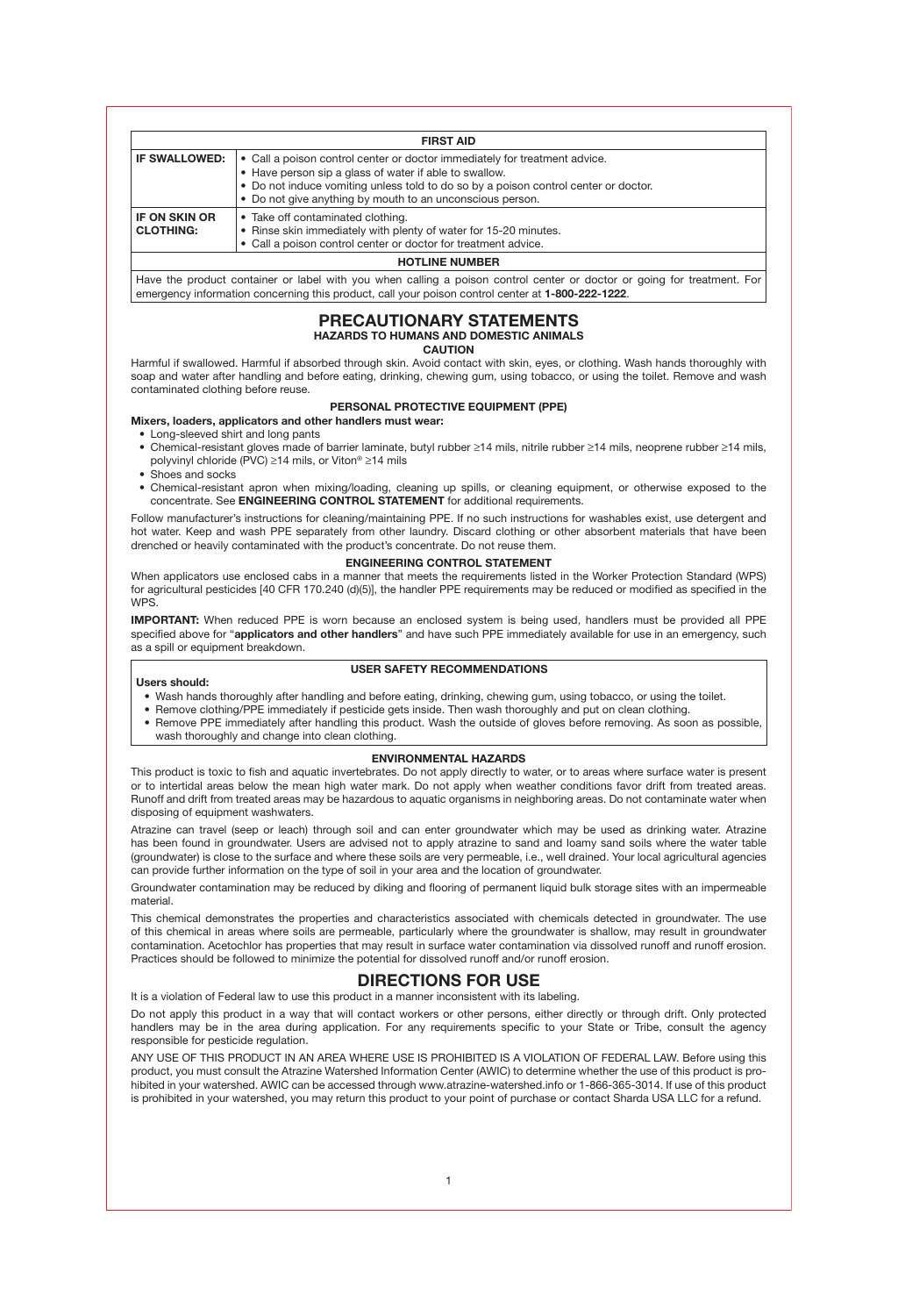

- Low humidity and high temperatures increase the likelihood of spray drift to sensitive areas. Avoid spraying during conditions of low humidity and/or high temperatures. Do not apply during inversion conditions.
- This product must not be mixed or loaded within 50 ft. of perennial or intermittent streams and rivers, natural or impounded lakes and reservoirs. This product must not be applied by ground within 66 feet of the points where field surface water runoff enters perennial or intermittent streams and rivers or within 200 feet around natural or impounded lakes and reservoirs. If this product is applied to highly erodible land, the 66-foot buffer or setback from runoff entry points must be planted to crop, seeded with grass or other suitable crop.
- This product must not be mixed or loaded, or used within 50 feet of all wells, including abandoned wells, drainage wells, and sinks holes. Operations that involve mixing, loading, rinsing, or washing of this product into or from pesticide handling or application equipment or containers within 50 feet of any well are prohibited unless conducted on an impervious pad constructed to withstand the weight of the heaviest load that may be positioned on or moved across the pad. Such a pad shall be designed and maintained to contain any product spills or equipment leaks, container or equipment rinse or washwater, and rainwater that may fall on the pad. Surface water shall not be allowed to either flow over or from the pad, which means the pad must be self-contained. The pad shall be sloped to facilitate material removal.
- An unroofed pad shall be of sufficient capacity to contain at a minimum 110% of the capacity of the largest pesticide container or application equipment on the pad. A pad that is covered by a roof of sufficient size to completely exclude precipitation from contact with the pad shall have a minimum containment capacity of 100% of the capacity of the largest pesticide container or application equipment on the pad. Containment capacities as described above shall be maintained at all times. The above specified minimum containment capacities do not apply to vehicles when delivering pesticide shipments to the mixing/loading site. Additional State imposed requirements regarding well-head setbacks and operational area containment must be observed.

#### **• Tile-Outletted Fields Containing Standpipes**

- To ensure protection of surface water from runoff through standpipes with tile-outlets in fields, one of the following restrictions must be used in applying this product to tile-outletted fields containing standpipes:
- 1. Do not apply this product within 66 feet of standpipes in tile-outletted fields.
- 2. Apply this product to the entire tile-outletted field and immediately incorporate it to a depth of 2 3 inches in the entire field. 3. Apply this product to the entire tile-outletted field under a no-till practice only when high crop residue management
- practices are used. High crop residue management is described as a crop management practice where little or no crop residue is removed from the field during or after crop harvest.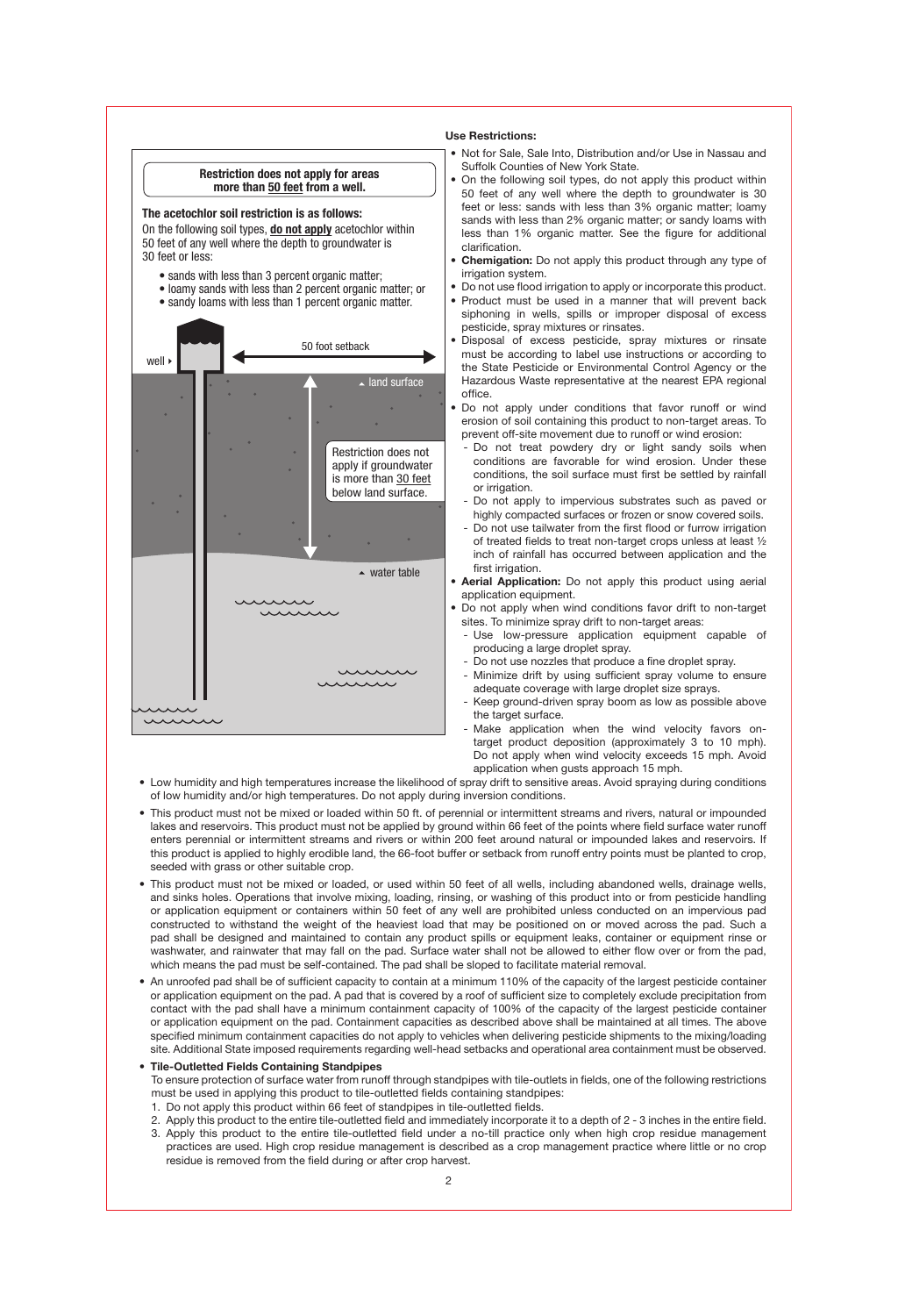#### **AGRICULTURAL USE REQUIREMENTS**

Use this product only in accordance with its labeling and with the Worker Protection Standard, 40 CFR Part 170. This Standard contains requirements for the protection of agricultural workers on farms, forests, nurseries, and greenhouses, and handlers of agricultural pesticides. It contains requirements for training, decontamination, notification, and emergency assistance. It also contains specific instructions and exceptions pertaining to the statements on this label about personal protective equipment (PPE) and restricted-entry interval. The requirements in this box only apply to uses of this product that are covered by the Worker Protection Standard.

**DO NOT** enter or allow worker entry into treated areas during the restricted-entry interval (REI) of **12 hours**.

**Exception:** If the product is soil-injected or soil-incorporated, the Worker Protection Standard, under certain circumstances, allows workers to enter the treated area if there will be no contact with anything that has been treated.

PPE required for early entry to treated areas that is permitted under the Worker Protection Standard and that involves contact with anything that has been treated, such as plants, soil, or water, is:

• Coveralls

- Chemical-resistant gloves made of barrier laminate, butyl rubber ≥14 mils, nitrile rubber ≥14 mils, neoprene rubber ≥14 mils, polyvinyl chloride (PVC) ≥14 mils, or Viton® ≥14 mils
- Shoes and socks

#### **WEED RESISTANCE MANAGEMENT**

**Electra Plus** contains two active ingredients, acetochlor and atrazine. Acetochlor is classified as a Group 15 herbicide (chloroacetamide chemical family) and is a mitosis inhibitor; and atrazine is classified as a Group 5 herbicide (triazine chemical family) and is an inhibitor of photosynthesis at photosystem II site A.

Herbicide resistance is defined as the inherited ability of a plant to survive and reproduce following exposure to a dose of herbicide normally lethal to the wild type. In a plant, resistance may be naturally occurring or induced by such techniques as genetic engineering or selection of variants produced by tissue culture or mutagenesis. Any weed population may contain or develop plants that are naturally resistant to **Electra Plus** and other Group 15 or Group 5 herbicides. Weed species with acquired resistance to Group 15 or Group 5 herbicides may eventually dominate the weed population if Group 15 or Group 5 herbicides are used repeatedly in the same field or in successive years as the primary method of control for targeted species. This may result in partial or total loss of control of those species by **Electra Plus** or other Group 15 or Group 5 herbicides.

Indicators of possible herbicide resistance include: (1) failure to control a weed species normally controlled by the herbicide at the dose applied, especially if control is achieved on adjacent weeds; (2) a spreading patch of non-controlled plants of a particular weed species; (3) surviving plants mixed with controlled individuals of the same species. If resistance is suspected, prevent weed seed production in the affected area by an alternative herbicide from a different group or by a mechanical method such as hoeing or tillage. Prevent movement of resistant weed seeds to other fields by cleaning harvesting and tillage equipment when moving between fields, and planting clean seed. If a weed pest population continues to progress after treatment with this product, discontinue use of this product, and switch to another management strategy or herbicide with a different mode of action, if available.

To delay herbicide resistance, consider:

- Avoiding the consecutive use of **Electra Plus** or other target site of action Group 15 or Group 5 herbicides that have a similar target site of action, on the same weed species.
- Using tank mixtures or premixes with herbicides from different target site of action Groups as long as the involved products are all registered for the same use, have different sites of action, and are both effective at the tank mix or prepack rate on the weed(s) of concern.
- Basing herbicide use on a comprehensive Integrated Pest Management (IPM) program.
- Monitoring treated weed populations for loss of field efficacy.

Users should scout before and after application. Users should report lack of performance to registrant or their representative.

Contact your local sales representative, extension agent, or certified crop advisors to find out if suspected resistant weeds to this MOA have been found in your region. If resistant biotypes of target weeds have been reported, use the application rates of this product specified for your local conditions. Tank mix products so that there are multiple effective mechanisms of action for each target weed.

#### **INTEGRATED WEED PEST MANAGEMENT**

Integrate **Electra Plus** into an overall weed management strategy whenever the use of an herbicide is required. Practices known to reduce weed development (tillage, crop competition) and herbicide use (weed scouting, proper application timing, banding) should be followed wherever possible. Consult local agricultural and weed authorities for additional IPM strategies established for your area.

#### **PRODUCT INFORMATION**

**Electra Plus** is an herbicide for use in corn and miscanthus and other non-food perennial bioenergy crops. **Electra Plus** will provide control of yellow nutsedge and the annual grasses and broadleaf weeds listed in the "**WEEDS CONTROLLED**" section of this label. Used alone, this product will not provide control of emerged seedlings. Applications may be made either as surface applied before or after planting or after crop emergence. This product may also be shallowly incorporated prior to planting to blend the herbicide treatment into the upper 1 - 2 inches of soil. The seedbed must be fine, firm, and free of clods and trash, except for minimum or conservation tillage systems.

It is the pesticide user's responsibility to ensure that all products are registered for the intended use. Read and follow the applicable restrictions and limitations and directions for use on all product labels involved in tank mixing. Users must follow the most restrictive directions for use and precautionary statements of each product in the tank mixture.

**NOTE:** CORN (ALL TYPES INCLUDING SWEET CORN), MILO (SORGHUM), OR SOYBEANS CAN BE PLANTED THE YEAR FOLLOWING THE USE OF THIS PRODUCT. IF SOYBEANS ARE TO BE PLANTED THE FOLLOWING YEAR, THERE IS THE POSSIBILITY OF CROP INJURY DUE TO CARRYOVER OF ATRAZINE.

The use rates of **Electra Plus** and the other herbicides labeled for use in tank mixtures with this product vary with soil type. Applicators must evaluate soil conditions and determine soil type prior to application. Unless soil texture is specifically identified, use rates in this label refer to three soil type groups: fine, medium and coarse and use rates should be determined based on these classifications.

#### **Soil Types:**

- **• Fine:** Silty Clay Loam, Clay Loam, Sandy Clay, Silty Clay, Clay
- **• Medium:** Loam, Silt Loam, Silt, Sandy Clay Loam
- **• Coarse:** Sand, Loamy Sand, Sandy Loam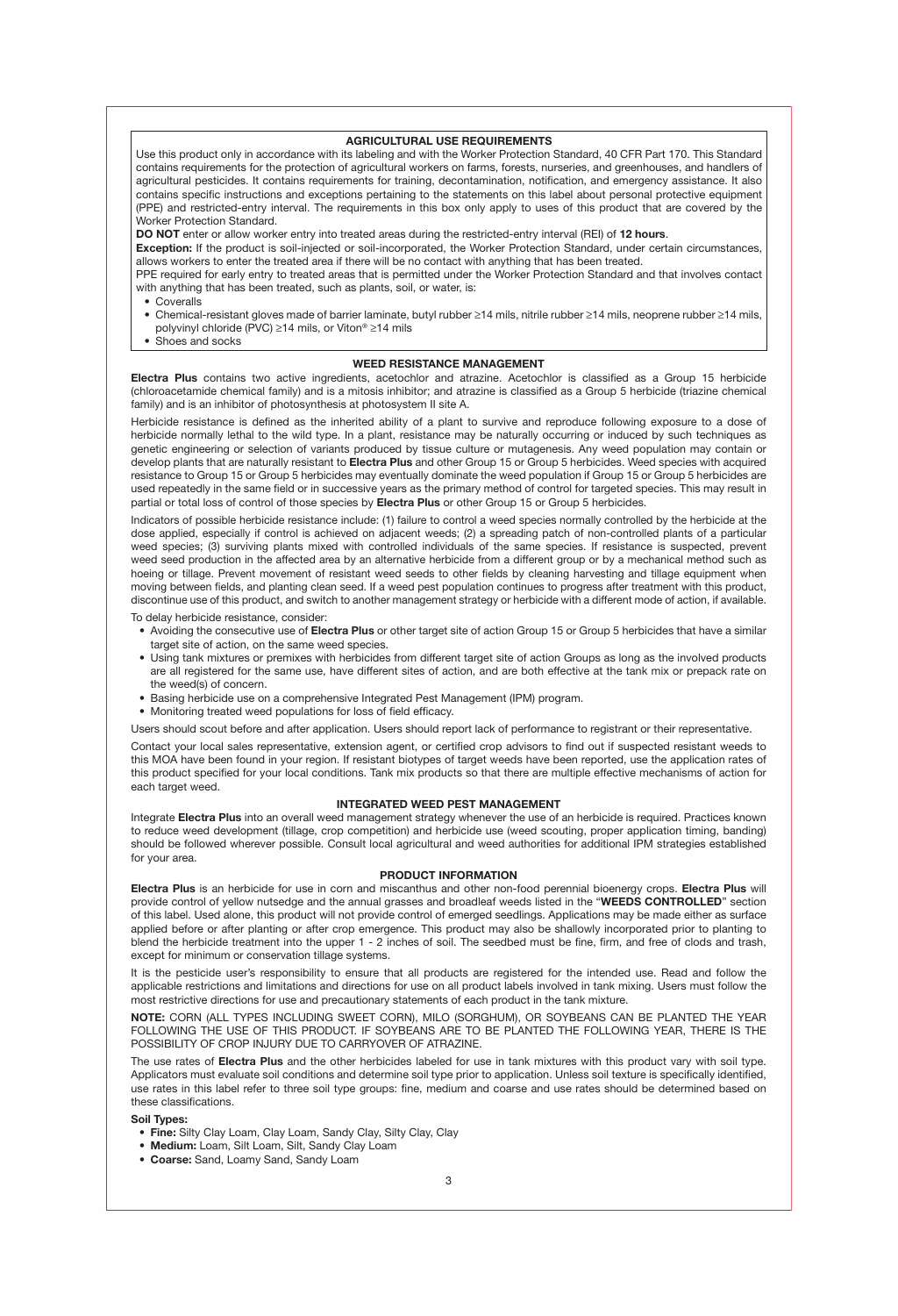#### **ROTATIONAL CROP RESTRICTIONS**

- If a crop treated with this product is lost, field corn, seed corn, silage corn, popcorn, or sweet corn may be replanted immediately. Do not exceed a total of 3.0 pounds per acre of acetochlor if additional product is applied.
- If applied after June 10<sup>th</sup>, do not rotate to crops other than corn or sorghum the next year, or crop injury may occur.
- Rotate the next season to the following crops: corn (all types), cotton, sorghum, or soybeans. Injury from atrazine may occur to soybeans planted the year following application on soils having a calcareous subsurface layer.
- In the High Plains and Intermountain regions of the West where rainfall is sparse and erratic or irrigation is required, use only when corn or sorghum is to follow corn.
- In Eastern parts of the Dakotas, Kansas, western Minnesota and Nebraska, do not rotate to soybeans if the rate applied to corn was more than 2.0 pounds active ingredient equivalent of atrazine or soybean injury may occur.
- Do not plant sugar beets, sunflower, potatoes, tobacco, dry beans or peas, spring-seeded small grains, or small-seeded legumes the year following application, or injury from atrazine may occur.

#### **ROTATION TO NON-FOOD WINTER COVER CROPS**

Only non-food or non-feed winter cover crops (with the exception of wheat) may be planted following harvest of food crops that have been treated with **Electra Plus**. Do not graze or harvest rotational cover crops for food or animal feed for 18 months following the last application of this product. This prohibition does not apply to wheat, which may be planted 4 months following the last application of this product, or to non-grass animal feeds, which may be planted 9 months after the last application of this product.

#### **MIXING, SPRAYING, AND HANDLING INSTRUCTIONS**

**NOTE:** Direct contact or exposure to this product or spray mixtures of this product must be minimized. The following instructions for transfer, mixing, cleaning or repairing equipment must be followed in order to minimize this exposure. Review the protective clothing requirements as listed in the "**PRECAUTIONARY STATEMENTS**" section of this label and do not use this product until you have the necessary protective clothing.

## **2.5 Gallon Containers**

Open pouring from these containers can result in exposure from splashing or spilling. Special care in lifting and pouring is strongly recommended.

#### **Bulk Containers**

Open pouring from these containers can result in exposure from splashing or spilling and is not recommended. This product must be transferred from these containers to the mix or spray tank using pumps or transfer probes. The probe or pump must not be removed from the container or disconnected until the container is emptied or rinsed. Use the pump or probe system to rinse the empty container and transfer the rinsate directly to the mix or spray tank.

#### **Equipment Cleaning and Repair**

Cleaning and repair of transfer systems and application equipment is a source of exposure to this product. Care must be taken to minimize exposure during cleaning and repair to transfer systems application equipment. Whenever possible, these systems or equipment must be rinsed prior to being cleaned or repaired. When repairs must be made during transfer or application, the equipment must be shut down, and special care taken to avoid contact with the pesticide.

#### **Sprayer Compatibility**

Always determine the compatibility of this product or labeled mixtures of this product with water carrier or sprayable fluid fertilizer carrier by mixing small proportional quantities in advance of spraying. See the "**Standard Sprayable Fluid Fertilizer Compatibility Test**" section in this label to determine the compatibility of this product and the tank mixture partner(s) specified for use with sprayable fluid fertilizer carrier. It is the pesticide user's responsibility to ensure that all products are registered for the intended use. Read and follow the applicable restrictions and limitations and directions for use on all product labels involved in tank mixing. Users must follow the most restrictive directions for use and precautionary statements of each product in the tank mixture.

Mix this product or labeled tank mixtures of this product with the appropriate carrier as follows:

- 1) Place a 20- to 35-mesh screen or wetting basket over filling port.
- 2) Through the screen, fill the sprayer tank one-half full with appropriate carrier.
- 3) If a compatibility agent is necessary to improve mixing or to prevent the formation of undesirable and unsprayable gels or precipitates, while agitating add it to the carrier already in the tank. Use only compatibility agents cleared by FDA for this use. Read and follow all directions for use, cautionary statements and all other information appearing on the selected compatibility agent label. Check for adequate agitation.
- 4) If a wettable powder or dry flowable formulation is used, make a slurry with water, and add it slowly through the screen into the tank. Continue agitation.
- 5) If a flowable formulation is used, add slowly through screen into the tank. Mixing and compatibility may be improved when flowable is premixed one part flowable with one part water and added slowly to the tank in diluted form.
- 6) Add this product slowly through the screen into the tank. Mixing and compatibility may be improved when this product is prediluted with two parts of water and added to the tank in diluted form.
- 7) Complete filling the sprayer tank with carrier. If glyphosate or paraquat are used, add the required amount near the end of the filling process. Remove hose from tank immediately after filling to avoid siphoning back into the water source.

Maintain good agitation at all times until the contents of the tank are sprayed.

**NOTE:** If spray mixture is allowed to settle during any time, thorough agitation is required to resuspend the mixture prior to resuming spray application. Keep by-pass line on or near bottom of tank to minimize foaming. Screen size in nozzle or line strainers must be no finer than 50-mesh. Carefully select proper nozzle to avoid spraying a fine mist. Check for even distribution of spray droplets. For best results with ground application, use flat-fan or whirl-chamber nozzle. To reduce loss of chemical due to drift of a fine mist, apply at pressures less than 40 PSI.

#### **Standard Sprayable Fluid Fertilizer Compatibility Test**

Herbicides may not always mix evenly throughout a sprayable fluid fertilizer or the components may separate too quickly to make their combined use of practical value. This may be due to certain characteristics of the different fluid fertilizers. A simple test using small quantities of the components is suggested to provide compatibility potential.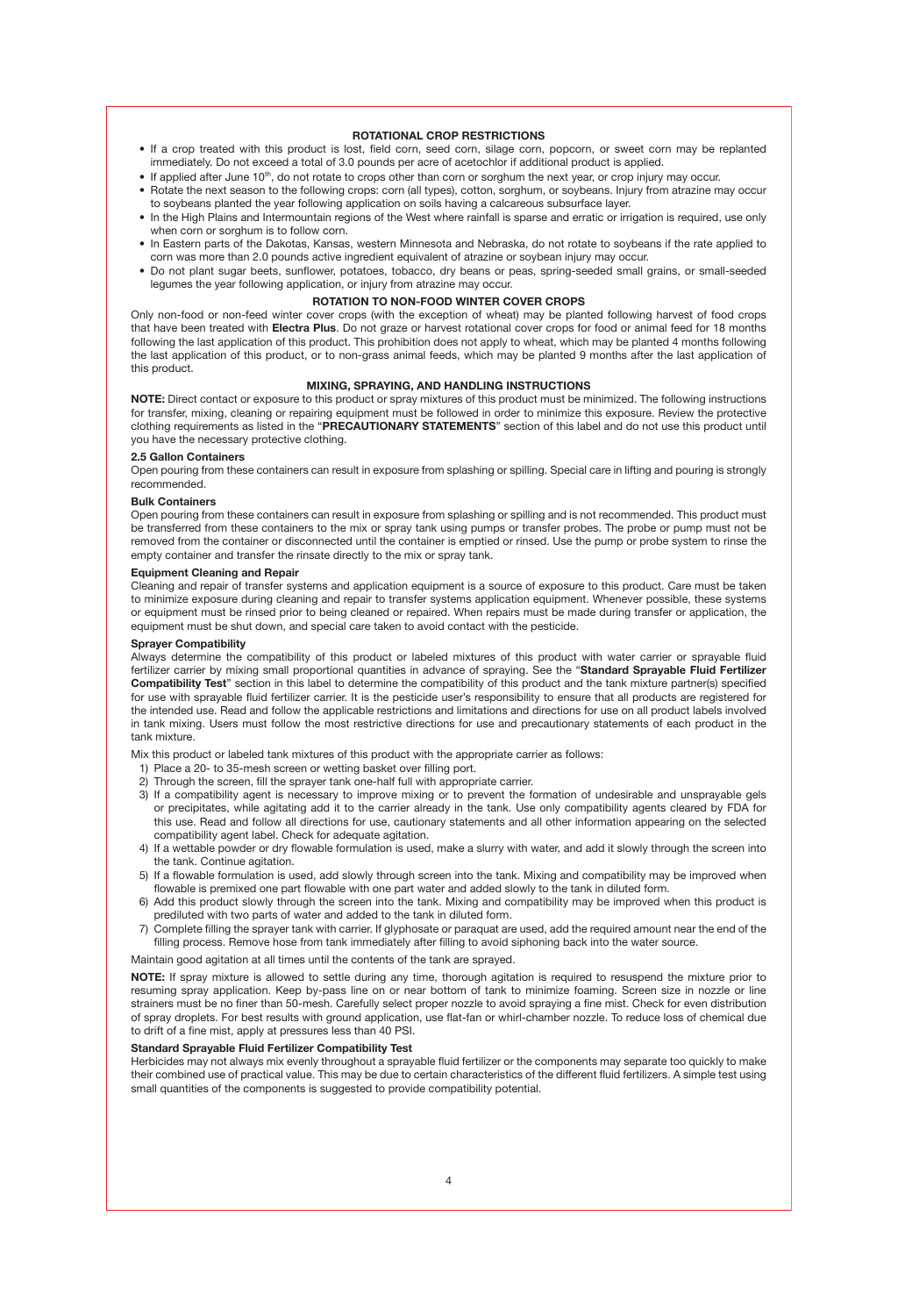#### **Materials Needed:**

- 1. Two one-quart jars with lid or stopper (marked "With" and "Without").
- 2. Teaspoons (for a more exacting test, a 5 to 10 milliliter (mL) pipette or graduated cylinder is desirable).
- 3. Sprayable fluid fertilizer to be tested.
- 4. The herbicide chemicals to be mixed.
- 5. A compatibility agent (the purpose of the adjuvant is to help keep the fertilizer and crop protection chemical in suspension, if this assistance is needed).

#### **Procedure:**

- 1. Add one pint of the sprayable fluid fertilizer that will be used or other herbicide carrier to each jar marked "With" and "Without".
- 2. To the jar marked "With", add ¼ teaspoon or 1.2 milliliters of a suitable compatibility agent; shake gently for 5 to 10 seconds to mix. (¼ teaspoon in one pint is the equivalent of 2 pints per 100 gallons of liquid fertilizer.)
- 3. To each jar add the appropriate amount of herbicide(s). If more than one is used, add them separately with the wettable powders or dry flowables added first, flowables second and liquid last. Shake gently 5 to 10 seconds after each addition.

#### **Observations and Decisions:**

1. If the herbicide(s) and the sprayable fluid fertilizer are compatible.

2. If a compatibility agent is necessary.

Allow five minutes after the final addition and mixing, then observe both jars for the formation of large flakes, sludge, gels or other precipitates. Observe if the herbicide(s) cannot be physically mixed with the liquid fertilizer but remains as small oily particles in the solution. If incompatibility in any form described above results in the jar labeled "With" (the compatibility agent added), the liquid fertilizer and the herbicide(s) must not be used together in the same spray tank.

If incompatibility as described above occurs in the jar "Without" the adjuvant but not in the jar "With" adjuvant, the use of a compatibility adjuvant is recommended.

Allow both jars to stand and be observed periodically for 30 minutes. If the separate layers of liquid fertilizer and additives can be resuspended by shaking, commercial application is possible. An emulsifiable concentrate normally will go to the top after standing; wettable powders will either settle to the bottom of the tank or jar, or float to the top, depending upon the density of the fertilizers.

If the herbicide(s) is compatible with fluid fertilizer in the foregoing test without having to use a compatibility agent, fluid fertilizer may be used for the premixing. If it is not compatible without the compatibility agent, the herbicide(s) must be premixed with water before adding to the spray tank.

#### **APPLICATION SYSTEMS**

#### **Ground Broadcast Applications**

Make application of **Electra Plus** and the labeled tank mixtures in 10 or more gallons of solution per acre using broadcast boom equipment. The carrier may be either water or sprayable fluid fertilizer as detailed for the crop to be treated in the "**DIRECTIONS FOR USE**" section of this label. Do not make application during periods of gusty winds, when winds are in excess of 15 mph or when other conditions favoring drift exist.

#### **Ground Band Applications**

Apply a broadcast equivalent rate and volume per acre. To determine these:

| Band Width in Inches | Broadcast Rate per Acre   |     |                      |  |
|----------------------|---------------------------|-----|----------------------|--|
| Row Width in Inches  |                           | $=$ | Band Rate per Acre   |  |
| Band Width in Inches | Broadcast Volume per Acre |     |                      |  |
| Row Width in Inches  |                           | $=$ | Band Volume per Acre |  |

#### **Application by Impregnated Dry Bulk Granular Fertilizers**

The herbicide-fertilizer impregnation process must be completed only by commercial fertilizer or chemical dealerships properly equipped for this procedure. Dry bulk fertilizer may be impregnated with **Electra Plus** or the tank mixtures of **Electra Plus** plus atrazine on corn. This product and these tank mixtures must be applied with 200 to 450 lbs. of dry bulk fertilizer per acre and shallowly incorporated within 14 days before planting. On medium- and fine-textured soils in areas where soil incorporation is not planned, i.e., reduced tillage situations or in some conventional tillage situations, treatment can be made up to 30 days prior to planting to allow moisture to move the herbicide-fertilizer mixture into the soil. On coarse-textured soils, treatment can be made up to 14 days prior to planting. The herbicide must be applied as directed in this label for the crop, weed and soil type treated. See the table for broadcast rate per acre to determine the application rate per acre for the herbicide treatment to be made.

#### **Use Restrictions:**

- Impregnation of bulk fertilizer is restricted to commercial facilities. On-farm fertilizer impregnation is prohibited. No more than 500 tons of bulk fertilizer can be impregnated per day. No single facility may impregnate fertilizer with this product for more than 30 days per calendar year.
- The commercial facility impregnating the dry bulk fertilizer must inform, in writing, the use (applicator) of the dry bulk fertilizer that:
	- o Applicators must wear long-sleeved shirt, long pants, shoes and socks.
	- o Do not enter or allow others to enter the treated areas (except those involved in the watering) during the restricted-entry interval (REI) of 12 hours.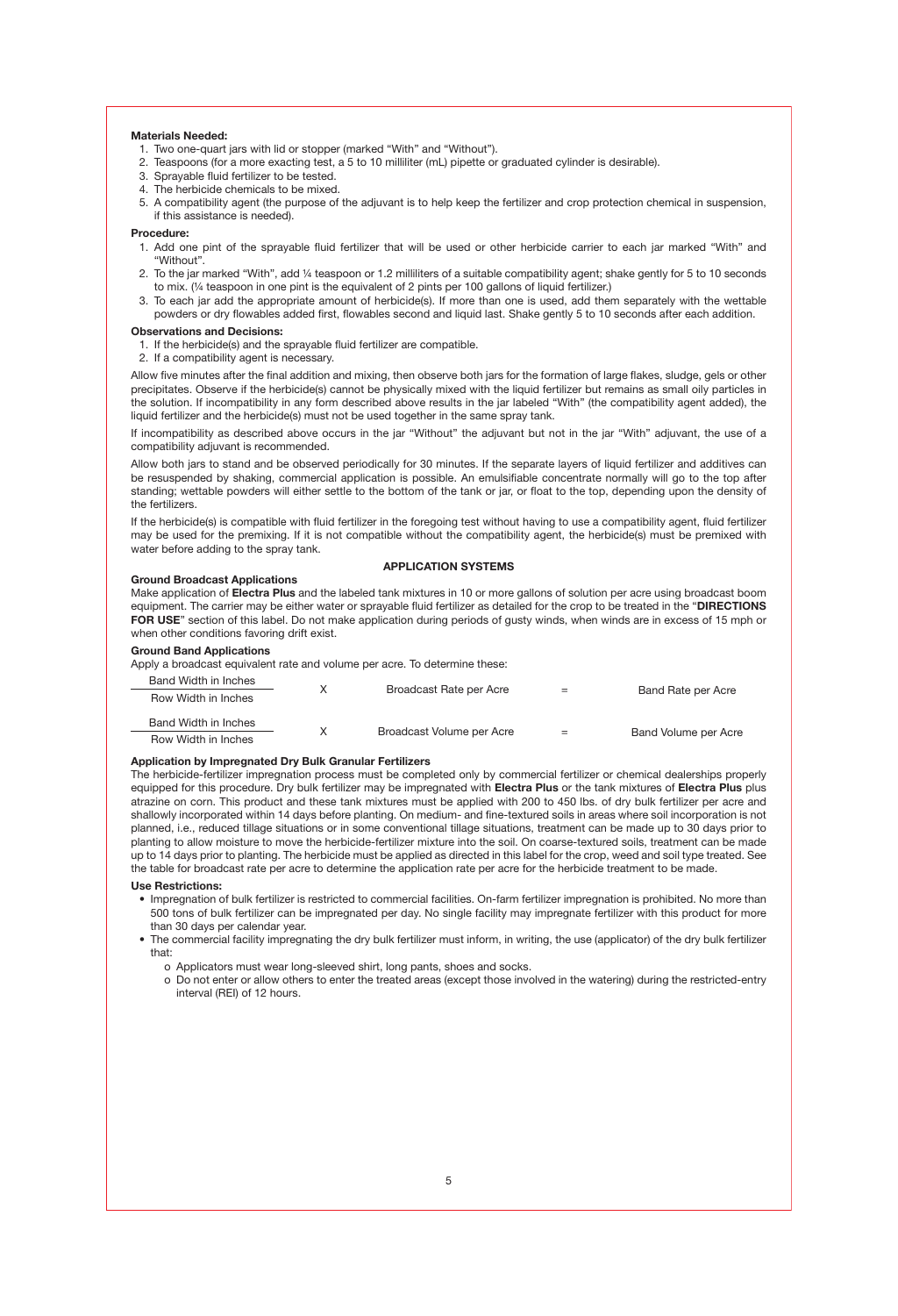The table below provides a reference to determine the amount of LIQUID herbicide to be mixed per ton of dry bulk fertilizer by use rate.

**Quarts of Liquid Herbicide/Acre**

| <b>Fertilizer Rate</b> | <b>Acres Covered</b> | 1.5 Qts./Acre                            | 1.8 Qts./Acre | 2.3 Qts./Acre |  |  |
|------------------------|----------------------|------------------------------------------|---------------|---------------|--|--|
| (Lbs./Acre)            | (per Ton)            | Quarts Herbicide/Ton Dry Bulk Fertilizer |               |               |  |  |
| 200                    | 10                   | 15                                       | 18            | 23            |  |  |
| 250                    |                      | 12                                       | 14.4          | 18.6          |  |  |
| 300                    | 6.7                  | 10.1                                     | 12.1          | 15.5          |  |  |
| 350                    | 5.7                  | 8.6                                      | 10.2          | 13.3          |  |  |
| 400                    | 5                    | 7.5                                      | 9             | 11.7          |  |  |
| 450                    | 4.5                  | 6.8                                      |               | 10.4          |  |  |

To determine the amount of herbicide needed for rates not included in the preceding table, use the following formula:

| Quarts per Acre X 2,000       | - | Quarts of Herbicide per    |
|-------------------------------|---|----------------------------|
| Pounds of Fertilizer per Acre | - | Ton of Dry Bulk Fertilizer |

Mix and blend the dry fertilizer and herbicide mixture in a closed rotary drum-type mixture allowing sufficient time to ensure uniform coverage. Use at least one ton of dry fertilizer per mixing operation. Inject the herbicide into the drum over a minimum of a 2-minute period and allow at least 2 additional minutes mixing time to ensure uniformity. The nozzle used to spray the herbicide treatment must be placed inside the mixer to provide uniform spray coverage of the tumbling fertilizer.

If the dry fertilizer used has inadequate absorptive capacity, use a higher absorptive material such as Agsorb or Micro-Cel, to provide a free-flowing mixture.

The following table provides a partial list of dry fertilizers that may be impregnated with **Electra Plus** or tank mixtures of **Electra Plus** with other herbicides:

| Fertilizer                 |    |    |    |
|----------------------------|----|----|----|
| Ammonium Phosphate-Sulfate | 16 | 20 |    |
| Ammonium Sulfate           |    |    |    |
| Diammonium Phosphate       | 18 | 46 |    |
| Potassium Chloride         |    |    | 60 |
| Potassium Sulfate          |    |    | 52 |
| Urea <sup>1</sup>          |    |    |    |

1 Some ureas may be phytotoxic when application is made to corn. Use only urea rates known to be safe for corn application. **Use Restriction:** Do not impregnate this product or tank mixtures of this product with other herbicides on fertilizers that contain ammonium nitrate, potassium nitrate, or sodium nitrate.

**Spread the herbicide-dry fertilizer mixture uniformly with a properly calibrated applicator:** dribble, pneumatic (air flow) or spin. When using spin applicators, fertilizers impregnated with this product or tank mixtures of this product with other herbicides must be spread at half-rate and overlapped 100% to obtain full rate and uniform distribution. Non-uniform spreading of the fertilizer-herbicide mixture may result in unsatisfactory weed control or crop injury.

#### **USE RESTRICTIONS CORN:**

- Not for Sale, Sale Into, Distribution and/or Use in Nassau and Suffolk Counties of New York State.
- Pre-Harvest Interval (PHI): For field corn forage use, allow 60-day pre-harvest interval.
- Pre-Harvest Interval (PHI): For sweet corn forage use, allow 45-day pre-harvest interval.
- Do not apply more than 2.7 quarts of **Electra Plus** per acre per year.
- Do not exceed a total of 3.0 lbs. a.i. acetochlor per acre per year.
- Do not apply more than two applications per acre per year.

#### **• The maximum atrazine broadcast application rates for corn:**

- o If no atrazine application was made before corn emergence, apply a maximum of 2.0 lbs. a.i. per acre broadcast. If a post-emergence treatment is required following an earlier herbicide application, the total atrazine applied must not exceed 2.5 lbs. a.i. per acre per year.
- o Do not apply more than 2.0 lbs. a.i. per acre as a single pre-emergence application on soils that are not highly erodible or on highly erodible soils (as defined by the Natural Resources Conservation Service) if at least 30% of the soil is covered with plant residues, or
- o Do not apply more than 1.6 lbs. a.i. per acre as a single pre-emergence application on highly erodible soils (as defined by the Natural Resources Conservation Service) if less than 30% of the surface is covered with plant residues; or 2.0 lbs. a.i. per acre if only applied post-emergence.
- o When tank mixing or sequentially applying, atrazine or products containing atrazine to corn, the total pounds atrazine applied (pounds active ingredient per acre) must not exceed 2.5 pounds active ingredient per year.

#### **USE PRECAUTIONS CORN:**

• Use of this product not consistent with this label may result in injury to persons, animals or crops, or other unintended consequences.

• Flush sprayer with clean water after use.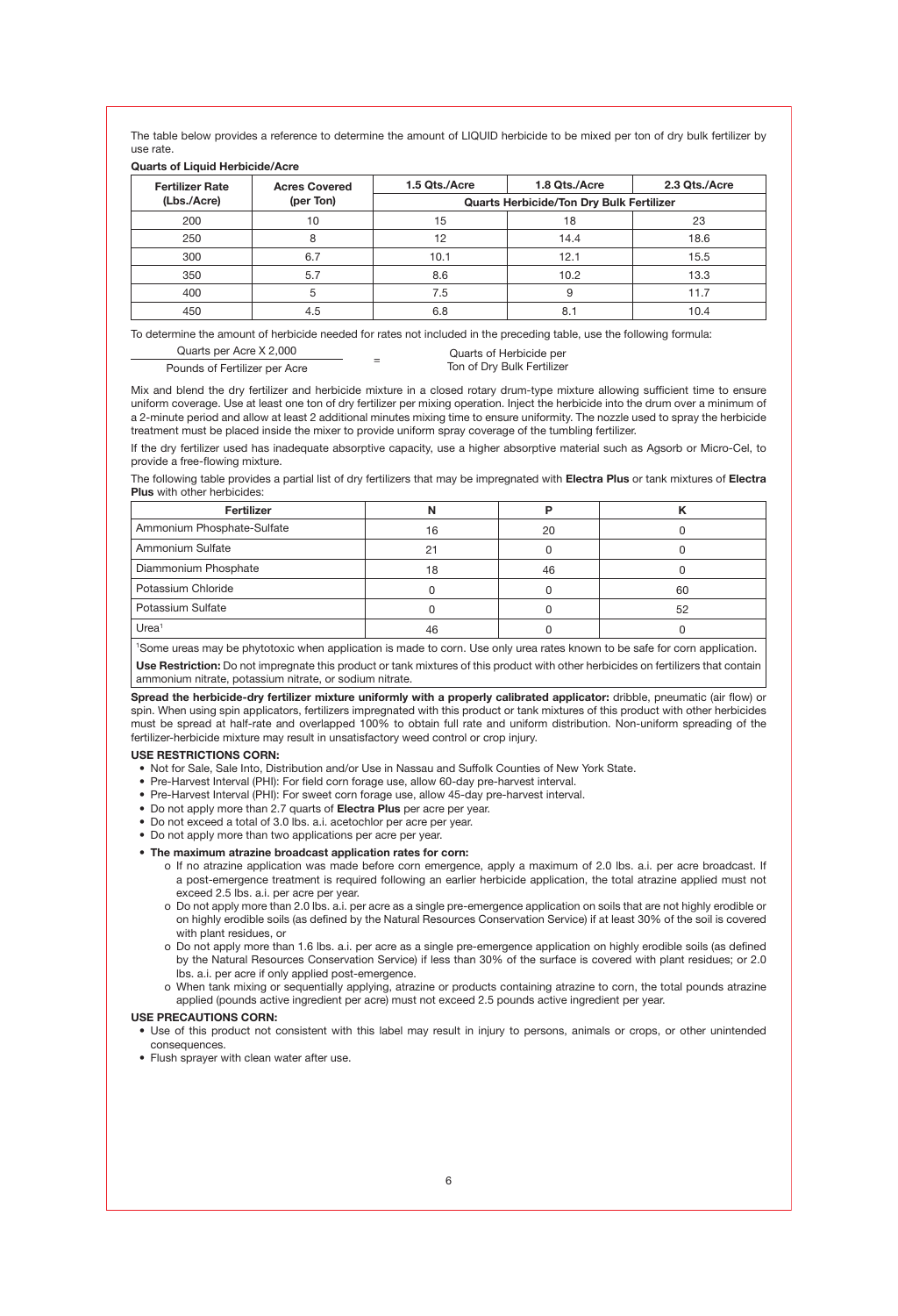#### **APPLICATION TIMING AND METHODS**

#### **Early Pre-Plant Surface Applications**

Application of **Electra Plus** and some labeled tank mixtures with this product may be made in no-till and other conservation tillage systems prior to weed emergence and up to 45 days before planting field corn or silage corn. Split applications can be made 30 to 45 days prior to planting with 60% of the labeled broadcast rate applied initially and the remaining 40% applied at planting. Applications made less than 30 days before planting can be made either as a split or as a single application. If weeds are present at the time of application, make application of this product in tank mixture with an appropriate contact herbicide. Observe directions for use, precautions and restrictions on the label of the contact herbicide. During the planting operation, be careful not to move untreated soil to the surface or move treated soil out of the row, as weed control may be reduced.

#### **Pre-Plant Incorporation Applications**

Application of **Electra Plus** and many of the labeled tank mixtures may be mixed into the soil using shallow incorporation equipment any time within 14 days prior to planting. Make application at the specified rate to the soil surface as a broadcast application. Either existing soil moisture or subsequent precipitation or irrigation is needed to bring incorporated herbicide treatments into contact with germinating weed seedlings. If weeds emerge following treatment, rotary hoe or shallowly cultivate immediately to improve performance.

Shallowly incorporate the treatment into the upper 1 - 2" of the soil. Equipment must be operated at manufacturer's designed speed for incorporation to ensure adequate mixing and distribution of the herbicide treatment in the soil. Equipment design including any drag attachments must be adequate to avoid soil ridging which may result in streaked or reduced weed control. Equipment must be set to work the soil NO DEEPER THAN 4 INCHES. Soil conditions, including moisture content and crop residue levels, must be suitable to allow thorough and uniform mixing.

#### **Pre-Emergence Surface Applications**

Application of **Electra Plus** and all labeled tank mixtures may be made to the soil surface after planting and prior to either crop or weed emergence. Make application within 5 days of last pre-plant tillage. If weeds emerge after treatment, or if treatment is made more than 5 days after last pre-plant tillage, rotary hoe or shallowly cultivate immediately to improve performance. Precipitation or overhead sprinkler irrigation is required after application to move the herbicide treatment into the weed germination zone. The amount of precipitation or overhead sprinkler irrigation required depends on existing soil mixture, soil type and percent organic matter content, but ¼ - ¾ inch is normally adequate. Performance is improved when moisture is received within 7 days following application and before weed emergence. High intensity or excessive rainfall or excessive irrigation after application may reduce control.

#### **Post-Emergence Surface Applications**

Application of **Electra Plus** and certain tank mixtures may be made post-emergence until corn reaches 11" in height. Application must be made before the 2-leaf grass stage or in a tank mixture that controls emerged weeds. Read and follow all restrictions and directions on tank mix product labels. See the specific treatment intended in the "**DIRECTIONS FOR USE**" section of the label to determine if post-emergence applications to corn are recommended and determine the proper weed and corn growth stage limitations. Precipitation or overhead sprinkler irrigation is required after application to move the herbicide treatment into the weed germination zone to control weeds that have not emerged. The amount of precipitation or irrigation required depends on existing soil moisture, soil type and percent organic matter content, but ¼ - ¾ inch is normally adequate. If weeds emerge after treatment, rotary hoe or shallowly cultivate to improve performance.

#### **Use Restrictions:**

- Do not make a post-emergence application to sweet corn.
- Do not make post-emergence surface applications using sprayable fluid fertilizer as the carrier.

#### **Cultivation Information**

Delay cultivation following treatment for as long as possible unless weeds or grasses emerge. Shallowly cultivate or rotary hoe immediately if weeds or grasses emerge. If cultivation is needed because of soil crusting or compaction, set equipment shallow and minimize lateral soil movement to avoid dilution or displacement of the herbicide treatment. If a band application is used and weeds have emerged in the treated band, set cultivator to throw soil into the row covering the band.

#### **WEEDS CONTROLLED**

**Electra Plus** alone will provide control of the weeds listed in the table below when application is made as directed under conditions described:

| <b>ANNUAL BROADLEAVES</b>                                                                                                     |                        |  |                                     |                                                 |
|-------------------------------------------------------------------------------------------------------------------------------|------------------------|--|-------------------------------------|-------------------------------------------------|
| <b>Common Name</b>                                                                                                            | <b>Scientific Name</b> |  | <b>Common Name</b>                  | <b>Scientific Name</b>                          |
| Beggarweed, Florida                                                                                                           | Desmodium tortuosum    |  | Mustard                             | Brassica spp.                                   |
| Carpetweed                                                                                                                    | Mollugo verticillata   |  | Nightshade, Black                   | Solanum nigrum                                  |
| Cocklebur <sup>1</sup>                                                                                                        | Xanthium strumarium    |  | Nightshade, Hairy                   | Solanum sarrachoides                            |
| Galinsoga                                                                                                                     | Galinsoga spp.         |  | Pigweed (Carelessweed)              | Amaranthus spp.                                 |
| Groundcherry, Annual                                                                                                          | Physalis spp.          |  | Purslane                            | Portulaca oleracea                              |
| Groundcherry, Cutleaf                                                                                                         | Physalis angulata      |  | Pusley, Florida                     | Richardia scabra                                |
| Henbit                                                                                                                        | Lamium amplexicaule    |  | Ragweed, Common                     | Ambrosia artemisiifolia                         |
| Jimsonweed                                                                                                                    | Datura stramonium      |  | Sida, Prickly; Teaweed              | Sida spinosa                                    |
| Kochia <sup>2</sup>                                                                                                           | Kochia scoparia        |  | Smartweed                           | Polygonum pensylvanicum<br>Polygonum persicaria |
| Lambsquarters                                                                                                                 | Chenopodium album      |  | Velvetleaf, Buttonweed <sup>1</sup> | Abutilon theophrasti                            |
| Morningglory, Annual <sup>1</sup>                                                                                             | Ipomoea purpurea       |  | Waterhemp                           | Amaranthus tuberculatus                         |
| Use the higher labeled rate in the rate range within each application table. Control of these weeds can be erratic especially |                        |  |                                     |                                                 |

under dry weather conditions. Control escaped weeds with cultivation or treatment of an EPA-registered post-emergence herbicide.

2 If triazine-resistant biotypes are suspected, tank mixtures with triazine herbicides may require a post-sequential treatment of a non-triazine herbicide for control.

*(continued)*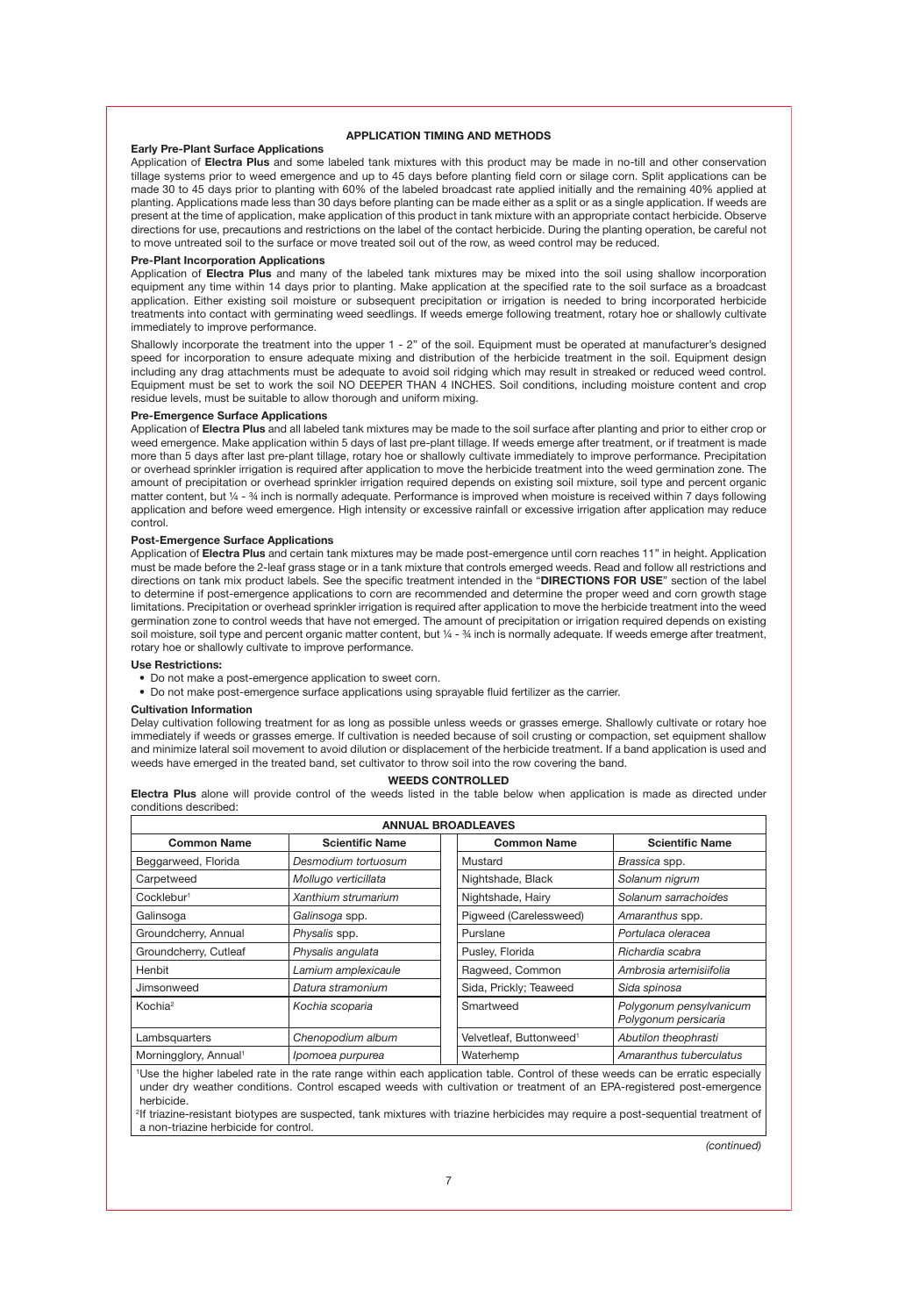|                                                |                                              |              | <b>ANNUAL GRASSES</b>  |                         |
|------------------------------------------------|----------------------------------------------|--------------|------------------------|-------------------------|
| <b>Common Name</b>                             | <b>Scientific Name</b>                       |              | <b>Common Name</b>     | <b>Scientific Name</b>  |
| Barnyardgrass                                  | Echinochloa crus-galli                       |              | Panicum, Browntop      | Panicum fasciculatum    |
| Crabgrass                                      | Digitaria ischaemum<br>Digitaria sanguinalis |              | Panicum, Fall          | Panicum dichotomiflorum |
| Cupgrass, Woolly <sup>3</sup>                  | Eriochloa villosa                            |              | Rice, Red              | Oryza sativa            |
| Foxtail, Giant                                 | Setaria faberi                               |              | Signalgrass, Broadleaf | Brachiaria platyphylla  |
| Foxtail, Green; Robust Purple;<br>Robust White | Setaria viridis                              |              | Sprangletop, Red       | Leptochloa filiformis   |
| Foxtail, Yellow                                | Setaria lutescens                            |              | Wheat, Volunteer       | Triticum aestivum       |
| Goosegrass                                     | Eleusine indica                              |              | Witchgrass             | Panicum capillare       |
| Oat, Wild                                      | Avena fatua                                  |              |                        |                         |
|                                                |                                              | <b>SEDGE</b> |                        |                         |
| Nutsedge, Yellow <sup>4</sup>                  | Cyperus esculentus                           |              |                        |                         |

Make application at 2.7 qts. of **Electra Plus** per acre to control this weed. Control of this weed can be erratic especially under dry weather conditions. Control escaped weeds with cultivation or treatment of an EPA-registered post-emergence herbicide. 4 Pre-plant incorporate for control.

#### **WEEDS PARTIALLY CONTROLLED**

When application is made immediately after planting and within 5 days of last tillage, **Electra Plus** at 2.3 - 2.7 qts. per acre on a broadcast basis will reduce competition from the below hard-to-control weeds:

| <b>ANNUAL BROADLEAVES</b> |                        |  |                        |                        |
|---------------------------|------------------------|--|------------------------|------------------------|
| <b>Common Name</b>        | <b>Scientific Name</b> |  | <b>Common Name</b>     | <b>Scientific Name</b> |
| Ragweed, Giant            | Ambrosia trifida       |  | Sunflower, Common      | Helianthus annuus      |
| Sicklepod                 | Cassia obtusifolia     |  |                        |                        |
| <b>ANNUAL GRASSES</b>     |                        |  |                        |                        |
| Johnsongrass, Seedling    | Sorghum halepense      |  | Sandbur; Grassbur      | Cenchrus incertus      |
| Millet, Proso             | Panicum miliaceum      |  | Shattercane: Wild Cane | Sorghum bicolor        |
| Panicum. Texas            | Panicum texanum        |  |                        |                        |

**NOTE:** For hard-to-control weeds, additional amounts of acetochlor and/or atrazine may be added to provide improved control. For more consistent control of common cocklebur, annual morningglory or velvetleaf, additional atrazine may be applied so that the total atrazine rate is at least 1.5 qts. per acre on medium-textured soil with less than 3% organic matter, and 1.5 - 2 qts. on medium- and fine-textured soils with 3% or greater organic matter content. For more consistent control of woolly cupgrass, additional acetochlor may be applied so that the total acetochlor rate is 3.0 lbs. per acre. The following table shows the amounts of acetochlor and/or atrazine that can be added to specific treatment rates of this product.

**Use Restriction:** Do not use more than 2.7 qts. of this product per acre per calendar year.

#### **Application of Electra Plus with the Addition of Acetochlor or Atrazine**

| <b>Application Rates</b> |                        | <b>Product Addition</b> |
|--------------------------|------------------------|-------------------------|
| Electra Plus             | Acetochlor             | Atrazine                |
| 1.5 ats./acre            | Refer to product label | Refer to product label  |
| 1.8 ats./acre            | Refer to product label | Refer to product label  |
| 2.0 ats./acre            | Refer to product label | Refer to product label  |

#### **CONSERVATION OR MINIMUM TILLAGE SYSTEMS**

**Use Precautions:**

• Each section of this label provides use rates for **Electra Plus** and tank mixtures including this product. Applications, that are not consistent with this label, may result in unsatisfactory weed control, injury to crops, persons or animals, or other unintended consequences. See the specific product labels for crop rotation restrictions and cautionary statements of all products used in these tank mixtures, including precautions on soil pH sensitive varieties, minimum re-cropping interval, and rotational guidelines. It is the pesticide user's responsibility to ensure that all products are registered for the intended use. Read and follow the applicable restrictions and limitations and directions for use on all product labels involved in tank mixing. Users must follow the most restrictive directions for use and precautionary statements of each product in the tank mixture.

Use the higher labeled rates in the application rate ranges in areas of heavy weed infestation or where otherwise specified. If emerged weeds exist at planting, the application of a contact herbicide or tillage is recommended when possible to eliminate existing weeds. Do not make application when conditions favor drift.

Detailed information regarding "**Application Systems**" and "**APPLICATION TIMING AND METHODS**" must be carefully reviewed in conjunction with the information in this section. If the specific information in this section differs from the "**PRODUCT INFORMATION**", the specific information should control.

The tank mix recommendations in the "**CONVENTIONAL TILLAGE SYSTEMS**" of this label may also be followed when using Conservation or Minimum Tillage systems. Follow all label precautions, directions and restrictions of tank-mix partners.

#### **At-Planting Applications**

When application is made as directed under the conditions described, the specified tank mixtures will provide control of listed emerged annual weeds, suppress listed emerged perennial weeds and provide pre-emergence control of listed annual grasses and broadleaf weeds when corn will be planted directly into a cover crop, established sod or in previous crop residues. These tank mixtures will not provide control of regrowth from perennial weeds.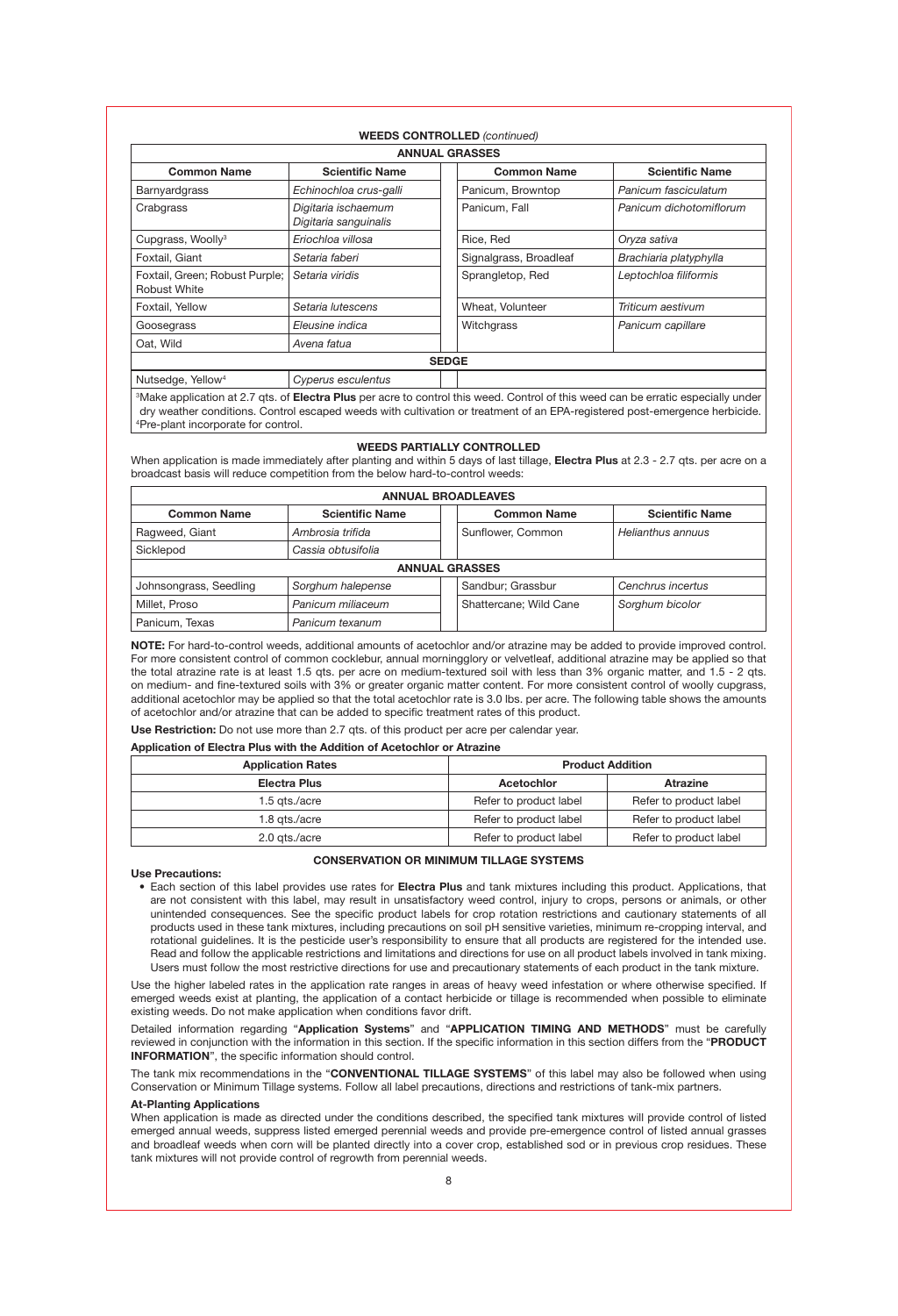Refer to the specific product labels for crop rotation restrictions and cautionary statements of all products used in these tank mixtures. For mixing instructions, see the "**MIXING, SPRAYING, AND HANDLING INSTRUCTIONS**" section of this label.

**Electra Plus** and tank mixtures with simazine or imazethapyr can be tank mixed with glyphosate, paraquat and/or 2,4-D.

Make application of the specified tank mixtures with glyphosate or 2,4-D (amine or low volatile ester) in 10 - 20 gals. of water or 10 - 60 gals. of nitrogen solution per acre, or the tank mixtures with paraquat in 20 - 60 gals. of water or clear liquid fertilizer per acre immediately before, during or after planting, but PRIOR TO CROP EMERGENCE. As density of stubble, crop residue or weeds increase, spray gallonage and rate should be increased within the application rate ranges to ensure complete coverage. In the absence of emerged vegetation, remove the glyphosate, paraquat or 2,4-D portion of these tank mixtures.

#### **Control or Suppression of Emerged Weeds**

#### **USE PRECAUTIONS:**

- AVOID DRIFT EXTREME CARE MUST BE USED WHEN APPLYING THESE TANK MIXTURES TO PREVENT INJURY TO DESIRABLE PLANTS AND CROPS.
- Do not allow spray mist to drift since even minute quantities of spray can cause severe damage or destruction to nearby crops, plants or other areas on which treatment is not intended.
- Do not make application when winds are gusty or in excess of 5 mph or when other conditions, including lesser wind velocities, will allow drift to occur. When spraying, avoid combinations of pressure and nozzle type that will result in fine particles (mist) which are more likely to drift.

#### **Glyphosate**

#### **Annual Weeds**

Make application with glyphosate in these tank mixtures at the proper rate for the weed per the label instructions.

#### **Perennial Weeds**

At normal application rates in minimum tillage systems, perennial weeds may not be at the proper stage of growth for control. Use of full labeled rates of glyphosate in the mixtures above and under these conditions will provide best control and reduce competition from emerged perennial grasses and broadleaf weeds.

**Use Restriction:** DO NOT USE THIS MIXTURE FOR CONTROL OF BERMUDAGRASS OR JOHNSONGRASS.

#### **Ammonium Sulfate**

The addition of ammonium sulfate in the spray mixture may increase the performance of glyphosate tank mixtures on emerged annual weeds under adverse growing conditions. When using ammonium sulfate, add 2% dry ammonium sulfate by weight or 17 lbs. per 100 gals. of water. Ammonium sulfate must be added to the water in the spray tank and completely dissolved before adding the herbicide or surfactant. Do not mix ammonium sulfate in fluid fertilizer solutions. The equivalent rate of ammonium sulfate in a liquid formulation may also be used.

If ammonium sulfate is added directly to the spray tank, add slowly with agitation. Adding too quickly may clog outlet lines. Nozzle tip plugging may result from the use of low quality ammonium sulfate. To determine quality, perform a jar test by adding 1/3 cup of ammonium sulfate to 1 gal. of water and agitate for one minute. If undissolved sediment is observed, pre-dissolve the ammonium sulfate in water and filter before adding to the spray tank.

#### **Surfactants**

Nonionic surfactants that are labeled for use with herbicides may be used with some glyphosate products, refer to the specific label for restrictions. Do not reduce rates of glyphosate when adding surfactant. Use 0.5% surfactant concentration (2.0 qts. per 100 gals. of spray solution) when using surfactants that contain at least 50% active ingredient or a 1% surfactant concentration (4.0 qts. per 100 gals. of spray solution) for those surfactants containing less than 50% active ingredient. Read and carefully observe surfactant cautionary statements and other information appearing on the surfactant label.

#### **Paraquat**

When used as directed, paraquat in a labeled tank mixture will provide control of listed emerged annual weeds and suppress listed emerged perennial weeds.

#### **Broadcast Treatment**

Make application of paraquat in these tank mixtures immediately prior to, during or after planting but BEFORE CROP EMERGENCE. As density of stubble, crop residue or weeds increase, spray gallonage must be increased within the application rate range for complete coverage. Add a nonionic spreader surfactant (approved for use on crops) containing at least 75% surfactant active agent at 8 oz. per 100 gals. of diluted spray. SEE THE SPECIFIC PARAQUAT LABEL FOR PRECAUTIONARY **STATEMENTS** 

#### **2,4-D**

When used as directed, 2,4-D in labeled tank mixtures will provide control of listed emerged annual and perennial broadleaf weeds. For emerged weeds controlled, see the "**WEEDS CONTROLLED**" section of the label for 2,4-D.

#### **Broadcast Treatment**

Make application of 2,4-D (amine or low volatile ester) in the specified tank mixtures. Refer to product label for use rates and additional application information. Applications must be made 7 to 14 days prior to planting or 3 to 5 days after planting but BEFORE CORN EMERGES. As density of stubble, crop residue or weeds increase, spray gallonage must be increased within the application rate range for complete coverage.

DO NOT use 2,4-D on light, sandy soils, or where soil moisture is inadequate for normal weed growth. Observe all precautions and limitations on the 2,4-D label booklet.

#### **Early Pre-Plant Application**

A single or split application of **Electra Plus** will provide pre-emergence control or reduced competition of the annual grasses and broadleaf weeds listed in the "**WEEDS CONTROLLED**" section. If emerged weeds are present at the time of treatment, glyphosate, paraquat or 2,4-D may be added to **Electra Plus** according to the directions for use on their respective product labels. If unsatisfactory weed control occurs (due to excessively dry or excessively wet conditions) following the earlier application, a post-emergence application of an appropriate labeled grass and/or broadleaf weed herbicide may be used. If a post-emergence treatment includes the herbicide used early pre-plant, do not exceed the labeled rate for corn on a given soil texture. Observe all precautions and limitations on the labels for **Electra Plus**, glyphosate, paraquat, 2,4-D and other post-emergence herbicides before use of these products.

**Use Restriction:** DO NOT make application of tank mixtures containing glyphosate, paraquat or other contact herbicides by air.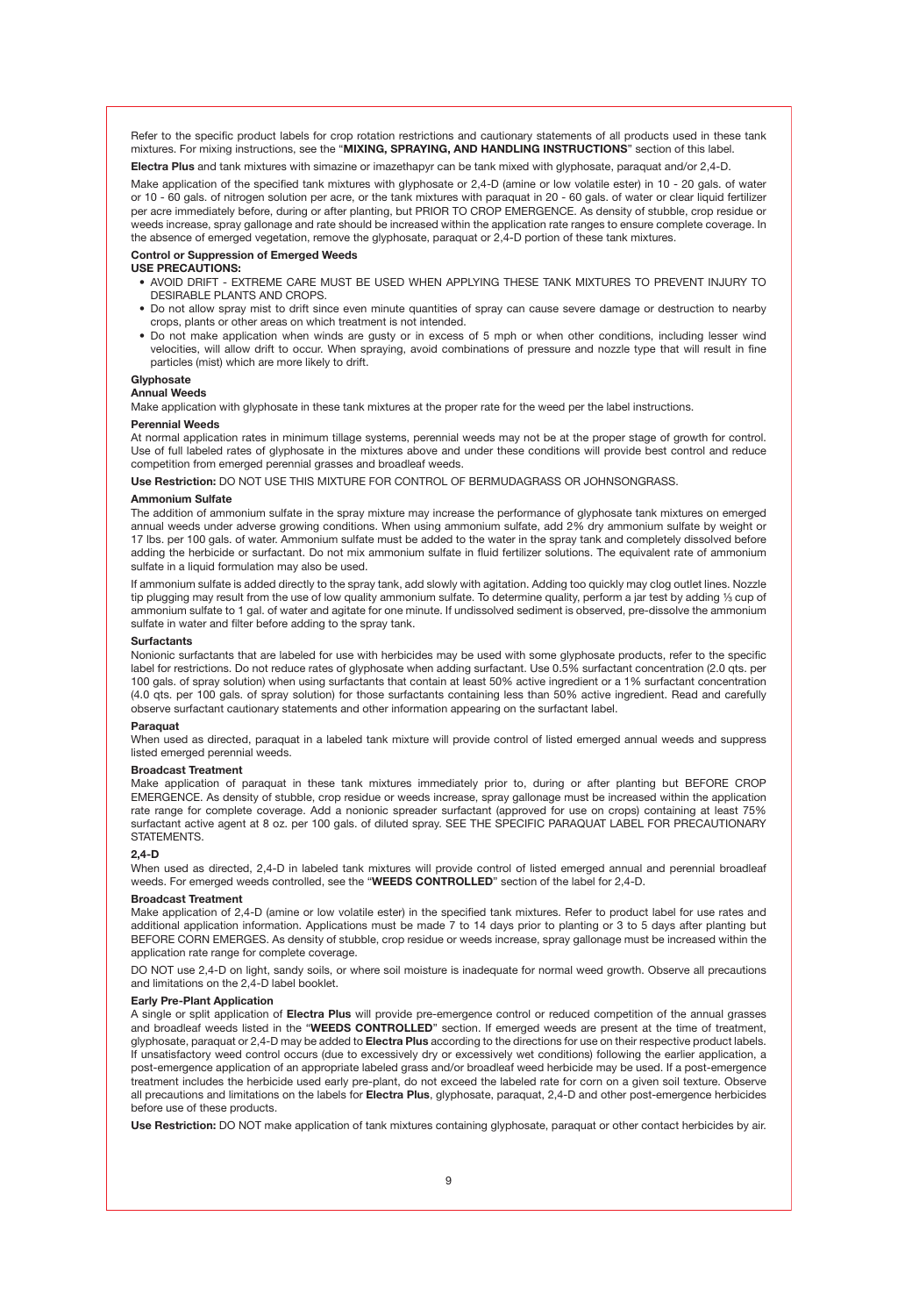#### **Electra Plus**

When applied in a single application or split application (alone or in a tank mix combination with simazine) or as a sequential application to simazine in early pre-plant programs will provide pre-emergence control or reduced competition of the annual grasses and broadleaf weeds listed in the "**WEEDS CONTROLLED**" section of this label. If weeds are emerged at time of application, apply a labeled contact herbicide with **Electra Plus**. Observe the directions for use, precautions and restrictions on the label of the contact herbicide.

#### **Application Systems**

- **• Ground:** Broadcast boom
- Dry Bulk Fertilizer Impregnation
- **Application Timing**
- **• Single Application:** Application of **Electra Plus** must be made less than 30 days prior to planting but before weed emergence. Applications on coarse soils must not be made more than 2 weeks before planting.
- Split Application: Apply 60% of the application rate as a split application before weed emergence and no more than 45 days before planting and the remaining 40% at or immediately following planting but before crop emergence.

Refer to the following table for broadcast rates per acre for single and split applications.

| <b>BROADCAST RATE PER ACRE</b>                                                  |     |  |  |
|---------------------------------------------------------------------------------|-----|--|--|
| Electra Plus* (Qts./Acre)<br><b>Soil Texture</b>                                |     |  |  |
| <b>Coarse Soils</b><br>(Sand, Loamy Sand, Sandy Loam)                           | 1.8 |  |  |
| <b>Medium Soils</b><br>(Loam, Silt Loam, Silt, Sandy Clay Loam)                 | 2.3 |  |  |
| <b>Fine Soils</b><br>(Silty Clay Loam, Clay Loam, Sandy Clay, Silty Clay, Clay) | 2.3 |  |  |

\*In areas of heavy weed infestation use up to 2.7 quarts per acre on medium- and fine-textured soils.

To provide broad-spectrum weed control, both single and split applications of this product must be followed with a planned post-emergence application of a labeled broadleaf and/or grass herbicide. Observe the directions for use, precautions and restrictions on the label of the post-emergence herbicide before use of these products.

If emerged weeds are present at planting, apply a contact herbicide or perform tillage when possible to eliminate existing weeds.

#### **Electra Plus following Simazine**

#### **Sequential Application**

For control of fall panicum, crabgrass or broadleaf signalgrass, make application of **Electra Plus** following simazine. Make application of simazine according to product label and prior to weed emergence but no more than 45 days prior to planting. At or immediately following planting, but before crop emergence, make application of **Electra Plus** at the specified use rate.

If emerged weeds are present at planting, apply a contact herbicide or perform tillage when possible to eliminate existing weeds. **USE PRECAUTION:** LAND TREATED WITH SIMAZINE MUST NOT BE PLANTED TO ANY CROP OTHER THAN CORN FOR ONE YEAR FOLLOWING TREATMENT AS CROP INJURY MAY OCCUR. AFTER HARVEST OF TREATED CROP, PLOW AND THOROUGHLY TILL THE SOIL IN THE FALL OR SPRING TO MINIMIZE POSSIBLE INJURY TO SPRING SEEDED ROTATIONAL CROPS.

| <b>BROADCAST RATE PER ACRE</b>                                                                     |             |  |  |  |
|----------------------------------------------------------------------------------------------------|-------------|--|--|--|
| Electra Plus* (Qts./Acre)<br>Soil Texture                                                          |             |  |  |  |
| <b>Coarse Soils</b><br>(Sand, Loamy Sand, Sandy Loam)                                              | $1.5 - 1.8$ |  |  |  |
| <b>Medium Soils</b><br>$1.8 - 2.3$<br>(Loam, Silt Loam, Silt, Sandy Clay Loam)                     |             |  |  |  |
| <b>Fine Soils</b><br>$1.8 - 2.3$<br>(Silty Clay Loam, Clay Loam, Sandy Clay, Silty Clay, Clay)     |             |  |  |  |
| t lea tha highar lietad ratae in tha annlication rata rangee in araae of haawy waad infactation. " |             |  |  |  |

\*Use the higher listed rates in the application rate ranges in areas of heavy weed infestation.

#### **CONVENTIONAL TILLAGE SYSTEMS**

Use the higher listed rates in the application rate ranges in areas of heavy weed infestation or where otherwise specified. If emerged weeds are present at planting, apply a contact herbicide or perform tillage when possible to eliminate existing weeds. Do not make application when conditions favor drift.

Detailed information regarding "**Application Systems**" and "**APPLICATION TIMING AND METHODS**" must be carefully reviewed in conjunction with the information in this section. If the specific information in this section differs from the "**PRODUCT INFORMATION**", the specific information should control.

#### **Electra Plus**

Make application of **Electra Plus** in water or sprayable fluid fertilizer solution for control of yellow nutsedge and the annual grasses and broadleaf weeds listed in the "**WEEDS CONTROLLED**" section.

#### **Application Systems**

- **• Ground:** Broadcast boom; banded
- Dry Bulk Fertilizer Impregnation

#### **Application Timing**

#### **• Pre-Plant Incorporated, Pre-Emergence Surface**

#### **Post-Emergence Surface**

Add 2,4-D (refer to product label for use rates) as a tank-mix partner to aid in control of existing weeds. Some leaf burn to corn may occur occasionally but subsequent growth or yield should not be affected.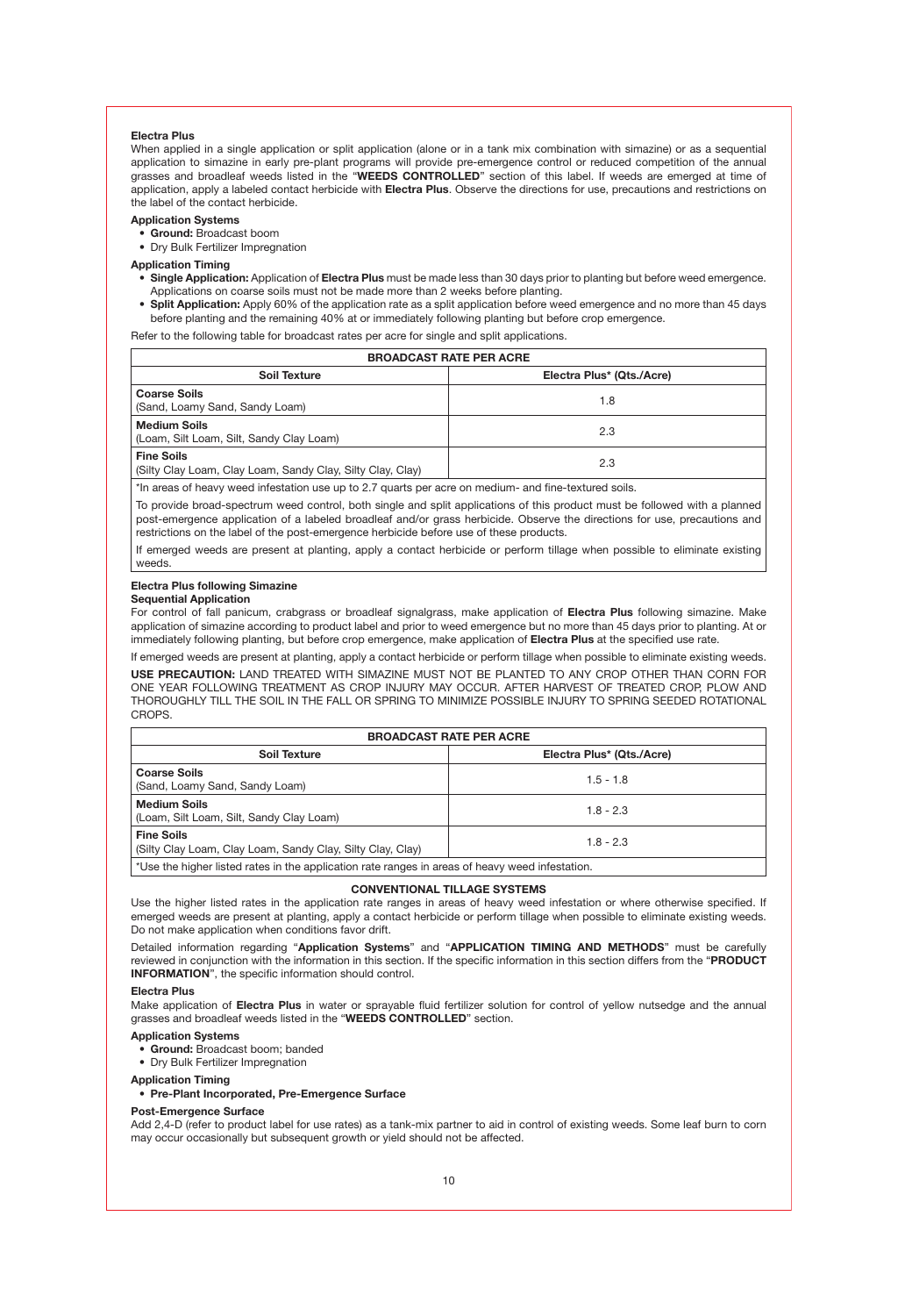#### **Use Precautions:**

• DO NOT make post-emergence surface applications using sprayable fluid fertilizer as the carrier because severe crop injury may occur. Read and follow all labeled directions for use for 2,4-D.

| <b>BROADCAST RATE PER ACRE*</b>                                                                       |                           |  |  |
|-------------------------------------------------------------------------------------------------------|---------------------------|--|--|
| Soil Texture                                                                                          | Electra Plus* (Qts./Acre) |  |  |
| <b>Coarse Soils</b><br>(Sand, Loamy Sand, Sandy Loam)                                                 | 1.8                       |  |  |
| <b>Medium Soils</b><br>(Loam, Silt Loam, Silt, Sandy Clay Loam)                                       | $18 - 23$                 |  |  |
| <b>Fine Soils</b><br>(Silty Clay Loam, Clay Loam, Sandy Clay, Silty Clay, Clay)                       | $2.0 - 2.3$               |  |  |
| *In areas of heavy weed infestation use up to 2.7 quarts per acre on medium- and fine-textured soils. |                           |  |  |

#### **Electra Plus plus Glyphosate on Glyphosate-Resistant Corn**

This program may be used pre-emergence and post-emergence to glyphosate-resistant corn from seedling emergence until the corn reaches 11" in height. Refer to the glyphosate product label for specific weeds controlled post-emergence.

AVOID DRIFT. EXTREME CARE MUST BE USED WHEN APPLYING THIS PRODUCT TO PREVENT INJURY TO DESIRABLE PLANTS AND CROPS WHICH DO NOT CONTAIN A GLYPHOSATE TOLERANCE GENE.

#### **Application Systems**

**• Ground:** Broadcast boom

#### **Application Timing**

**• Pre-Emergence Surface**

#### **Sequential Program**

Application of **Electra Plus** may be made pre-emergence to glyphosate-resistant corn at 1.2 qts. per acre in a planned preemergence program followed by a glyphosate post-emergence sequential program.

#### **Post-Emergence Surface**

**Electra Plus** may be applied post-emergence to glyphosate-resistant corn from seedling emergence until the corn is 11" in height at 1.2 qts. per acre. Labeled use rates for tank-mix with glyphosate are defined in the table below. This tank mix must be applied when weeds are 2 - 4" tall and before the weed height and/or density become competitive with the crop.

For difficult to control weeds such as fall panicum, barnyardgrass, crabgrass, shattercane, broadleaf signalgrass, and Pennsylvania smartweed, use the higher listed rate of glyphosate.

| <b>BROADCAST RATE PER ACRE</b>                                                  |                          |      |                        |
|---------------------------------------------------------------------------------|--------------------------|------|------------------------|
| Soil Texture                                                                    | Electra Plus (Qts./Acre) | Plus | Glyphosate (Qts./Acre) |
| <b>Coarse Soils</b><br>(Sand, Loamy Sand, Sandy Loam)                           | $1.0 - 1.8$              |      | Per Labeled Rate.      |
| <b>Medium Soils</b><br>(Loam, Silt Loam, Silt, Sandy Clay Loam)                 | $1.0 - 2.3$              |      |                        |
| <b>Fine Soils</b><br>(Silty Clay Loam, Clay Loam, Sandy Clay, Silty Clay, Clay) | $1.0 - 2.3$              |      |                        |

#### **TANK MIXTURES**

It is the pesticide user's responsibility to ensure that all products are registered for the intended use. Read and follow the applicable restrictions and limitations and directions for use on all product labels involved in tank mixing. Users must follow the most restrictive directions for use and precautionary statements of each product in the tank mixture.

- **• Tank Mixtures for Pre-Emergence Use in Corn:** Ensure that the specific product being used in the tank mixture is registered for application pre-emergence to corn. Read and follow label directions of all products in the tank mixture. The most restrictive label directions apply. **Electra Plus** may be tank-mixed with the following products for pre-emergence use in corn: 2,4-D, atrazine, carfentrazone-ethyl, clopyralid, dicamba, diflufenzopyr, flumetsulam, flumiclorac pentyl ester, glyphosate, isoxaflutole, linuron, mesotrione, simazine.
- **• Tank Mixtures for Post-Emergence Use in Corn:** Ensure that the specific product being used in the tank mixture is registered for application post-emergence (in-crop) to corn. Read and follow label directions of all products in the tank mixture. The most restrictive label directions apply. **Electra Plus** may be tank-mixed with the following products for postemergence use in corn: 2,4-D, atrazine, carfentrazone-ethyl, clopyralid, dicamba, diflufenzopyr, flumetsulam, flumiclorac pentyl ester, glyphosate, isoxaflutole, linuron, mesotrione, topramezone.

#### **MISCANTHUS AND OTHER NON-FOOD PERENNIAL BIOENERGY CROPS**

For weed control in Miscanthus and other non-food perennial bioenergy crops, make application of **Electra Plus** at 2.1 - 2.8 pts. per acre after the crop has been transplanted or after fully emerged to a height of at least 2 - 3".

#### **USE RESTRICTIONS:**

- Do not allow the Miscanthus or other non-food perennial bioenergy crop treated with **Electra Plus** to be grazed or used as animal feed.
- Up to 2 applications of **Electra Plus** may be made each year. The total amount of **Electra Plus** applied each year must not exceed 5.6 pts. per acre.